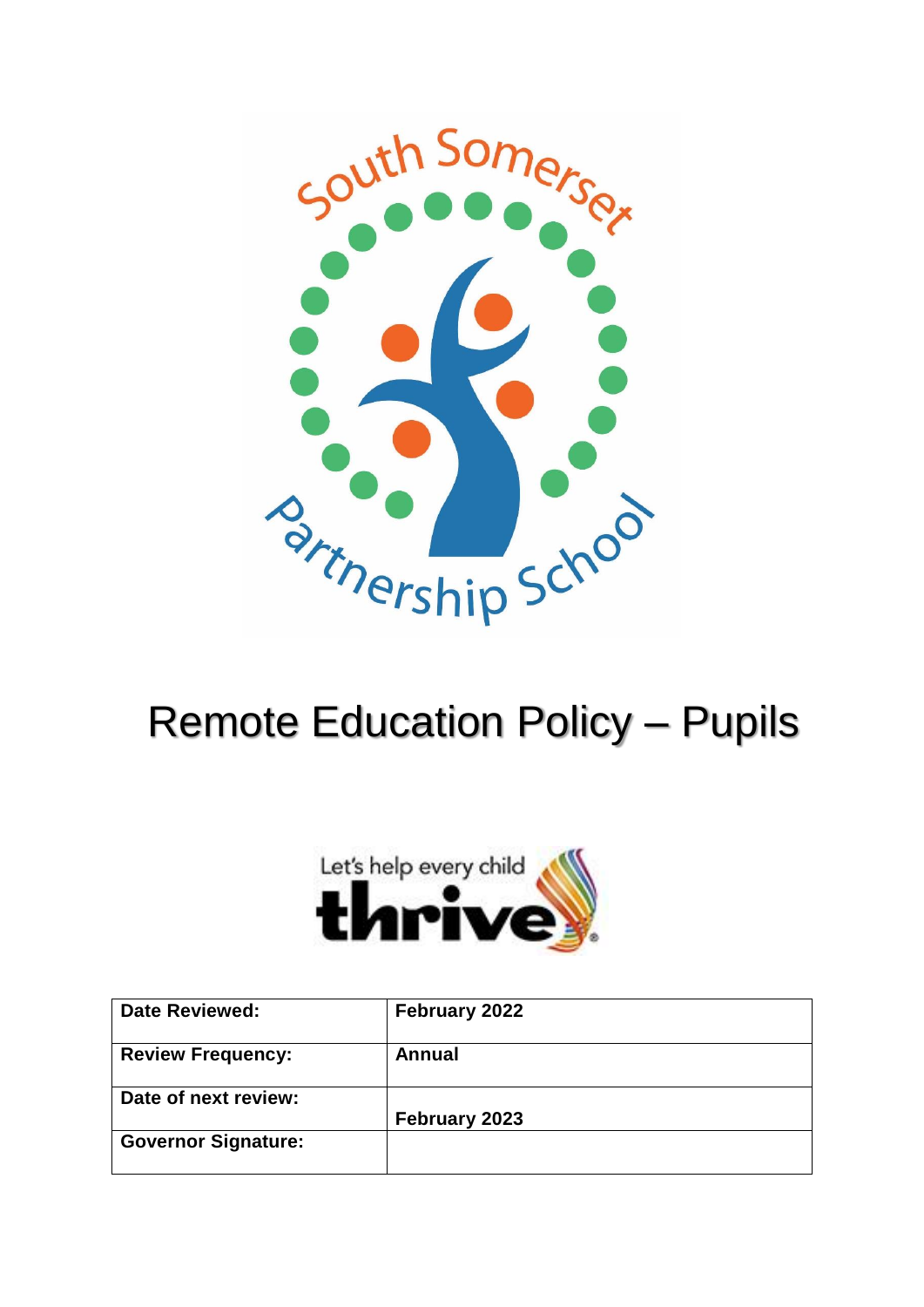# **Statement of intent for enforced lockdown or self-isolation.**

As an Alternative Provision school SSPS remains fully open and all pupils are expected to attend unless isolating.

We understand the need to continually deliver high quality education, including during periods of remote working – whether for an individual pupil or many. We recognise the importance of maintaining high expectations in all areas of school life and ensuring that all pupils have access to the learning resources and support they need to succeed.

Through the implementation of this policy, we aim to address the key concerns associated with remote working, such as online safety, access to educational resources, data protection, and safeguarding.

This policy aims to:

- Minimise the disruption to pupils' education and the delivery of the curriculum.
- Ensure provision is in place so that all pupils have access to high quality learning resources.
- Protect pupils from the risks associated with using devices connected to the internet.
- Ensure staff, parent, and pupil data remains secure and is not lost or misused.
- Ensure robust safeguarding measures continue to be in effect during the period of remote education.
- Ensure all pupils have the provision they need to complete their work to the best of their ability, and to remain happy, healthy, and supported during periods of remote education.

Please note that this policy does not include our Long-Term Virtual Classroom which is included within our normal curriculum intent statement.

Signed by:

**Headteacher** Date:

**Chair of AMG** Date: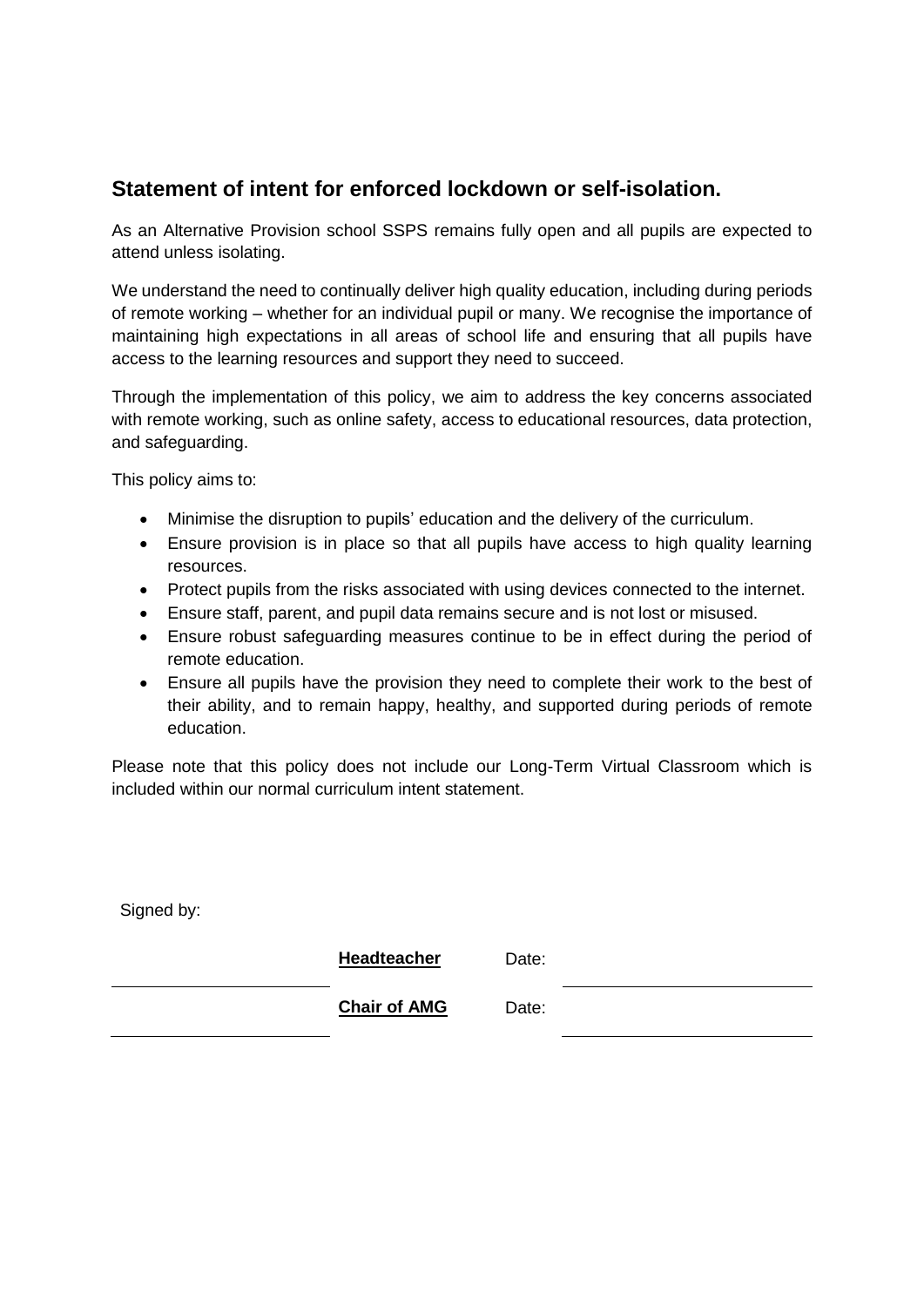# **1. Legal framework**

- 1.1. This policy has due regard to all relevant legislation and statutory guidance including, but not limited to, the following:
	- Equality Act 2010
	- Education Act 2004
	- The General Data Protection Regulation (GDPR)
	- The Reporting of Injuries, Diseases and Dangerous Occurrences Regulations 2013
	- Data Protection Act 2018
- 1.2. This policy has due regard to national guidance including, but not limited to, the following:
	- DfE (2020) 'Safeguarding and remote education during coronavirus (COVID-19)'
	- DfE (2020) 'Adapting teaching practice for remote education'
	- DfE (2020) 'Guidance for full opening: schools'
	- DfE (2020) 'Get help with technology during coronavirus (COVID-19)'
	- DfE (2020) 'Get laptops and tablets for children who cannot attend school due to coronavirus (COVID-19)'
	- DfE (2020) 'Laptops, tablets and 4G wireless routers provided during coronavirus (COVID-19)'
	- DfE (2020) 'Keeping children safe in education'
	- DfE (2019) 'School attendance'
	- DfE (2017) 'Special educational needs and disability code of practice: 0 to 25 years'
	- DfE (2018) 'Health and safety: responsibilities and duties for schools'
	- DfE (2018) 'Health and safety for school children'
	- DfE (2016) 'Children missing education'
- 1.3. This policy operates in conjunction with the following policies:
	- **Keeping Children Safe in Education- Child Protection and Safeguarding Policy**
	- **Data Protection Policy**
	- **Special Educational Needs and Disabilities (SEND) Policy**
	- **Behaviour for Learning Policy**
	- **Accessibility Policy**
	- **Guidance on Great Teaching and Learning**
	- **Curriculum Intent Statement**
	- **Health and Safety Policy**
	- **Attendance Policy**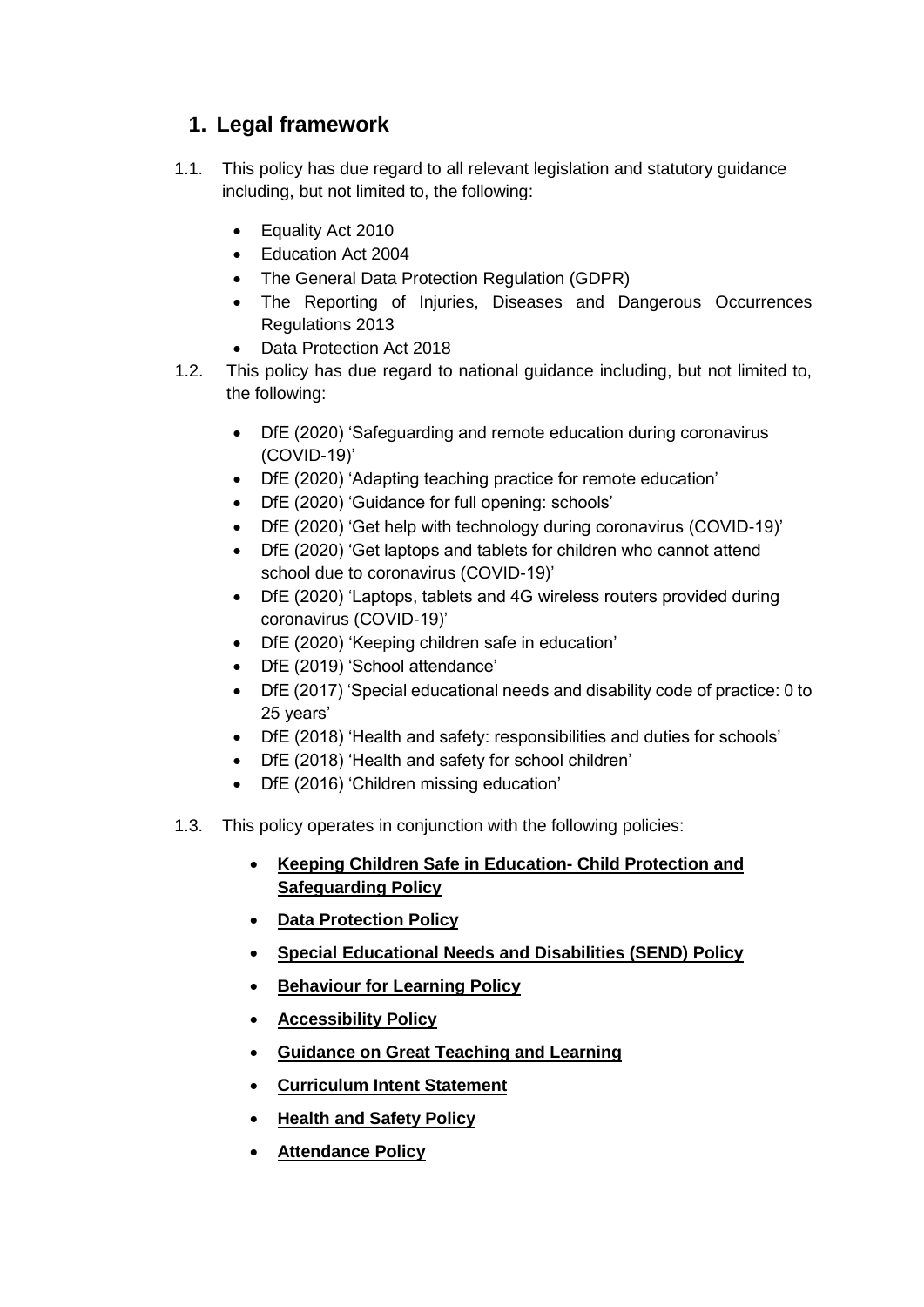- **ICT Acceptable Use Policy, including Online Safety (KCSIE annex)**
- **Staff Code of Conduct**
- **Data and E-Security Breach Prevention and Management Plan**
- **Children Missing Education Policy**

## **2. Roles and responsibilities**

- 2.1. The Area Management Group including the Headteacher are responsible for:
	- Ensuring that the school has robust risk management procedures in place. Ensuring that the school has a business continuity plan in place, where required.
	- Evaluating the effectiveness of the school's remote education arrangements.
- 2.2. The Headteacher is responsible for:
	- Ensuring that staff, parents and pupils adhere to the relevant policies at all times.
- 2.3. The Deputy Headteacher is responsible for:
	- Ensuring that there are arrangements in place for identifying, evaluating, and managing the risks associated with remote education.
	- Ensuring that there are arrangements in place for monitoring incidents associated with remote education.
	- Overseeing that the school has the resources necessary to action the procedures in this policy.
	- Reviewing the effectiveness of this policy on an annual basis and communicating any changes to staff, parents, and pupils.
	- Arranging any additional staff training.
- 2.4. The School Business Manager is responsible for:
	- Ensuring that the relevant health and safety risk assessments are carried out.
	- Putting procedures and safe systems into practice, which are designed to eliminate or reduce the risks associated with remote education.
	- Managing the effectiveness of health and safety measures through a robust system of reporting, investigating, and recording incidents.
	- Overseeing that all school-owned electronic devices used for remote education have adequate anti-virus software and malware protection.
	- Ensuring all staff, parents, and pupils are aware of the data protection principles outlined in the GDPR.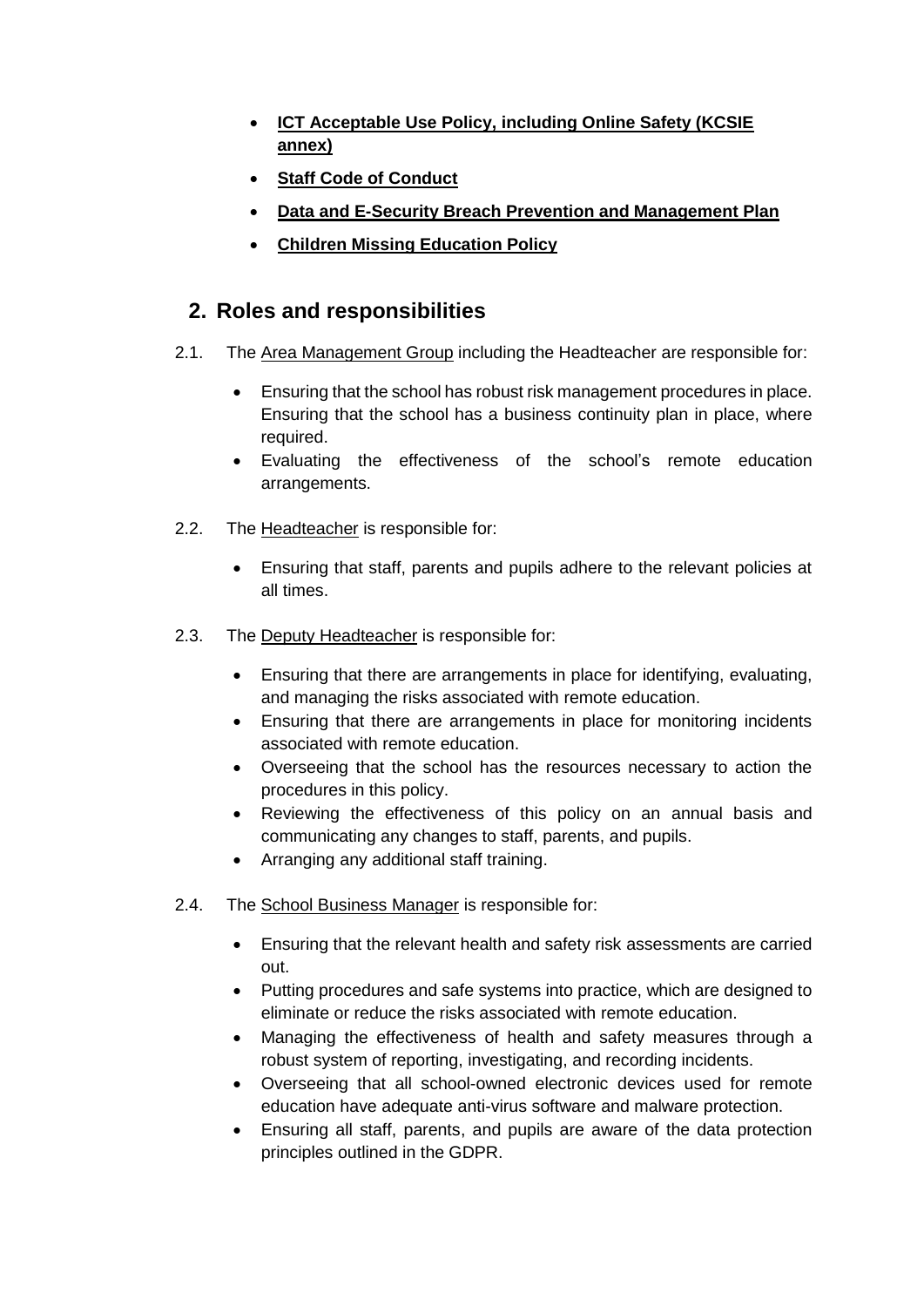- Ensuring that all computer programs used for remote education are compliant with the GDPR and the Data Protection Act 2018.
- Overseeing that any ICT equipment used for remote education is resilient and can efficiently recover lost data.
- Liaising with the ICT technicians to ensure that all technology used for remote education is suitable for its purpose and will protect pupils online.
- Arranging the procurement of any equipment or technology required for staff to teach remotely and for pupils to learn from home.
- Ensuring value for money when arranging the procurement of equipment or technology.
- Ensuring that the school has adequate insurance to cover all remote working arrangements.
- 2.5. The DSL (Designated Safeguarding Lead) Team are responsible for:
	- Attending and arranging, where necessary, any safeguarding meetings that occur during the remote education period.
	- Identifying vulnerable pupils who may be at risk if they are learning remotely.
	- Ensuring that child protection plans are enforced while the pupil is learning remotely, and liaising with the headteacher and other organisations to make alternate arrangements for pupils who are at a high risk, where required.
	- Identifying the level of support or intervention required while pupils learn remotely and ensuring appropriate measures are in place.
	- Liaising with relevant individuals to ensure vulnerable pupils receive the support required during the period of remote working Ensuring all safeguarding incidents are adequately recorded and reported.
- 2.6. The SENCO is responsible for:
	- Liaising with staff to ensure that the technology used for remote education is accessible to all pupils and that reasonable adjustments are made where required.
	- Ensuring that pupils with EHC plans continue to have their needs met while learning remotely, and liaising with the Pastoral Team and other organisations to make any alternate arrangements for pupils with EHC plans and IHPs.
	- Identifying the level of support or intervention that is required while pupils with SEND learn remotely.
	- Ensuring that the provision put in place for pupils with SEND is monitored for effectiveness throughout the duration of the remote education period.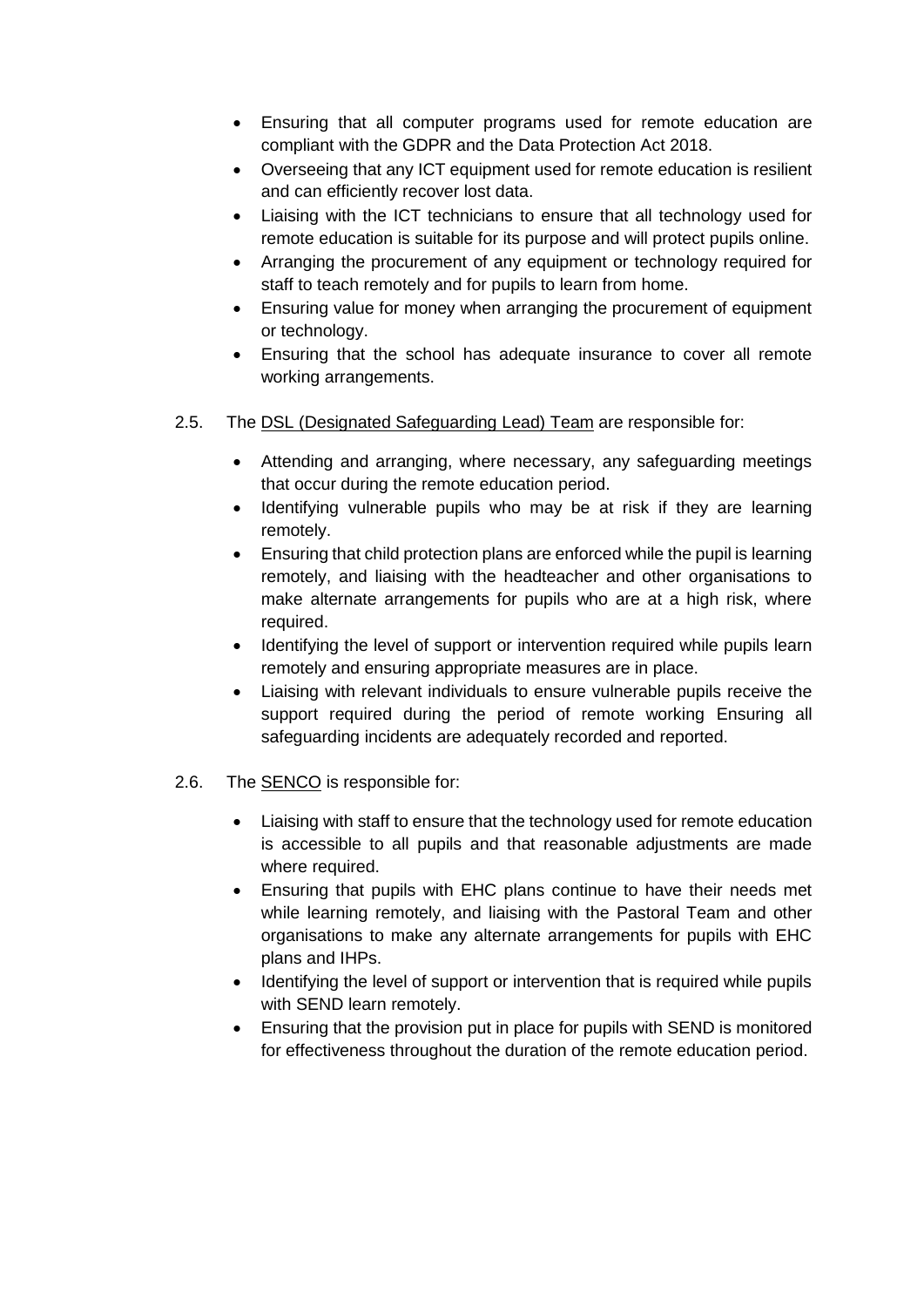- 2.7. SCC ICT are responsible for:
	- Ensuring that all school-owned devices used for remote education have suitable anti-virus software installed, have a secure connection, can recover lost work, and allow for audio and visual material to be recorded, where required.
	- Ensuring that any programs or networks used for remote education can effectively support a large number of users at one time, where required, e.g. undertaking 'stress' testing.
	- Working with the SENCO to ensure that the equipment and technology used for learning remotely is accessible to all pupils and staff.
	- The school will risk assess the technology used for remote education prior to use and ensure that there are no privacy issues or scope for inappropriate use.
	- The school will ensure that all school-owned equipment and technology used for remote education has suitable anti-virus software installed, can establish secure connections, can recover lost work, and allows for audio and visual material to be recorded or downloaded.
- 2.8. Staff are responsible for:
	- Adhering to this policy at all times during periods of remote education.
	- Ensuring that pupils identified as being at risk are provided with necessary information and instruction, as required.
	- Reporting any health and safety incidents to the health and safety officer and asking for guidance as appropriate.
	- Reporting any safeguarding incidents to the DSL and asking for guidance as appropriate.
	- Taking part in any training conducted to meet the requirements of this policy, including training on how to use the necessary electronic equipment and software.
	- Reporting any dangers or potential dangers they identify, as well as any concerns they may have about remote education, to the headteacher.
	- Reporting any defects on school-owned equipment used for remote education to SCC ICT using installed Parago software.
	- Adhering to the Staff Code of Conduct at all times.
- 2.9. Parents are responsible for:
	- Adhering to this policy at all times during periods of remote education.
	- Ensuring their child is available to learn remotely at the times set out in paragraphs [9.1](#page-10-0) and [9.2](#page-10-1) of this policy, and that the schoolwork set is completed on time and to the best of their child's ability.
	- Reporting any technical issues to the school as soon as possible.
	- Ensuring that their child always has access to remote education material during the times set out in paragraphs [9.1](#page-10-0) and [9.2.](#page-10-1)
	- Reporting any absence in line with the terms set out in paragraph [9.6.](#page-10-2)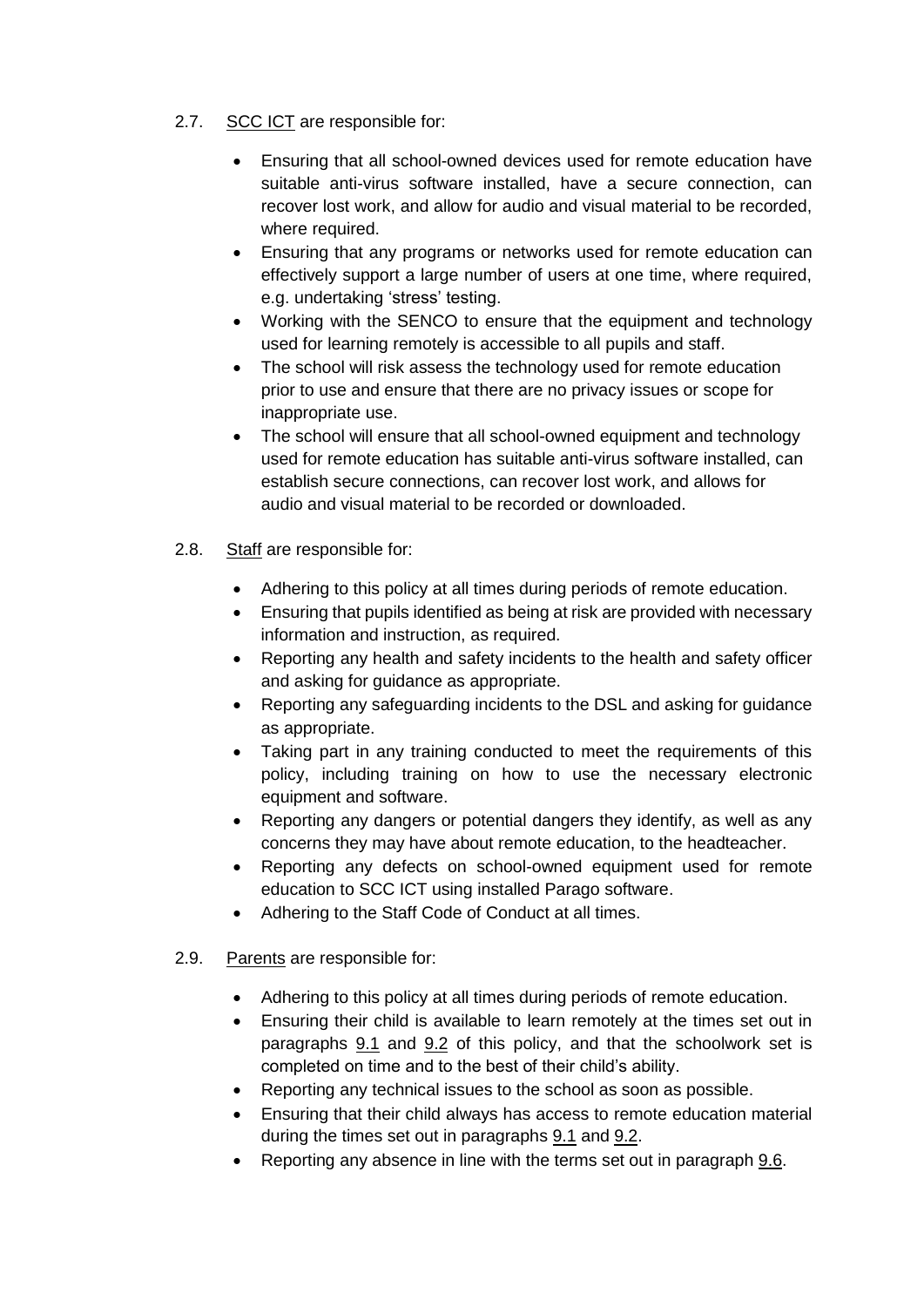- Ensuring their child uses the equipment and technology used for remote education as intended.
- Adhering to the ICT agreement at all times.
- 2.10. Pupils are responsible for:
	- Adhering to this policy at all times during periods of remote education.
	- Ensuring they are available to learn remotely at the times set out in paragraphs [9.1](#page-10-0) and [9.2](#page-10-1) of this policy, and that their schoolwork is completed on time and to the best of their ability.
	- Reporting any technical issues to their teacher as soon as possible.
	- Ensuring they have access to remote education material and notifying a responsible adult if they do not have access.
	- Notifying a responsible adult if they are feeling unwell or are unable to complete the schoolwork they have been set.
	- Ensuring they use any equipment and technology for remote education as intended.
	- Adhering to the ICT Acceptable User Agreement and the Behaviour for Learning expectations at all times.

# **3. Resources**

#### Learning materials

- 3.1. The school will make use of a range of different teaching methods during remote education to help explain concepts and address misconceptions easily. For the purpose of providing remote education, the school may make use of:
	- Work booklets
	- $\bullet$  Fmail
	- Past and mock exam papers
	- Current online learning portals
	- Educational websites
	- Reading tasks
	- Live webinars
	- Pre-recorded video or audio lessons
- 3.2. Teachers will review the DfE's list of [online education resources](https://www.gov.uk/government/publications/coronavirus-covid-19-online-education-resources) and utilise these tools as necessary, in addition to existing resources.
- 3.3. Reasonable adjustments will be made to ensure that all pupils have access to the resources needed for effective remote education.
- 3.4. Teachers will ensure the programmes chosen for online learning have a range of accessibility features, e.g. voice-to-text conversion, to support pupils with SEND.
- 3.5. Lesson plans will be adapted to ensure that the curriculum remains fully accessible and inclusive via remote education.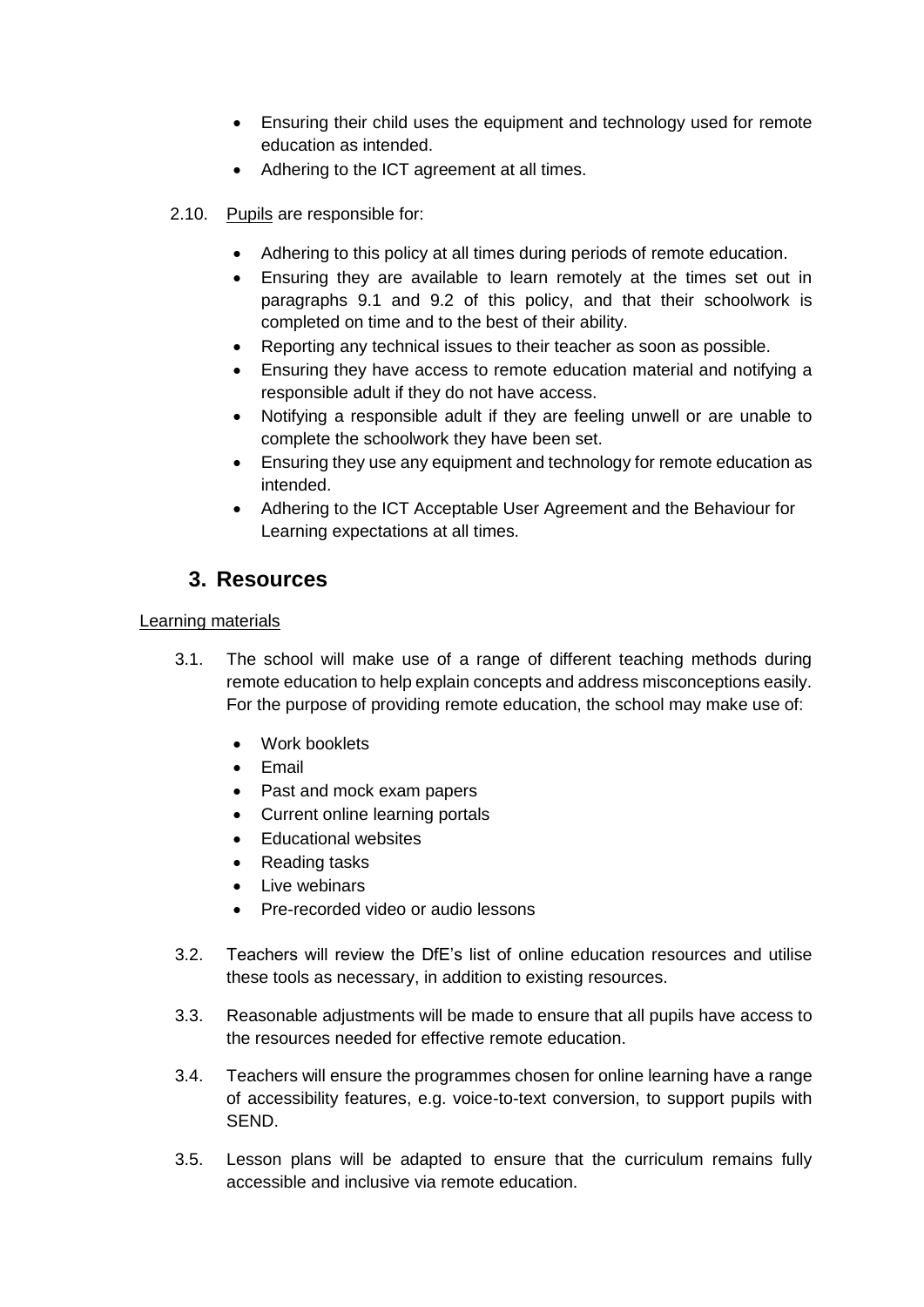- 3.6. The school will review the resources pupils have access to and adapt learning to account for all pupils needs by using a range of different formats, e.g. providing work on PDFs which can easily be printed from a mobile device.
- 3.7. Work packs will be made available for pupils who do not have access to a printer – these packs can be posted, or safely delivered to the pupil's home address.
- 3.8. Teaching staff will liaise with the SENCO and other relevant members of staff to ensure all pupils remain fully supported for the duration of the remote education period.
- 3.9. Where required, the SENCO will arrange additional support for pupils with SEND which will be unique to the individual's needs, e.g. via weekly phone calls.
- 3.10. Any issues with remote education resources will be reported as soon as possible to the relevant member of staff.
- 3.11. An inventory of devices at home is carried out and updated regularly by the Pastoral Team.
- 3.12. For pupils who cannot access digital devices at home, the school will, where possible, apply for technology support through their LA. Pupils can be lent equipment if required.
- 3.13. Pupils and parents will be required to maintain the upkeep of any equipment they use to access remote education resources.
- 3.14. Teaching staff will oversee academic progression for the duration of the remote education period and will mark and provide feedback on work in line with Guidance on Great Teaching and Learning.
- 3.15. The arrangements for any 'live' classes, e.g. webinars, will be communicated via email no later than one day before the allotted time and kept to a reasonable length.
- 3.16. The ICT technicians are not responsible for providing technical support for equipment that is not owned by the school.

#### Food provision

- 3.17. The school will signpost parents towards additional support for ensuring their children continue to receive their FSM entitlement.
- 3.18. Where applicable, the school may provide the following provision for pupils who receive FSM:
	- Providing vouchers to families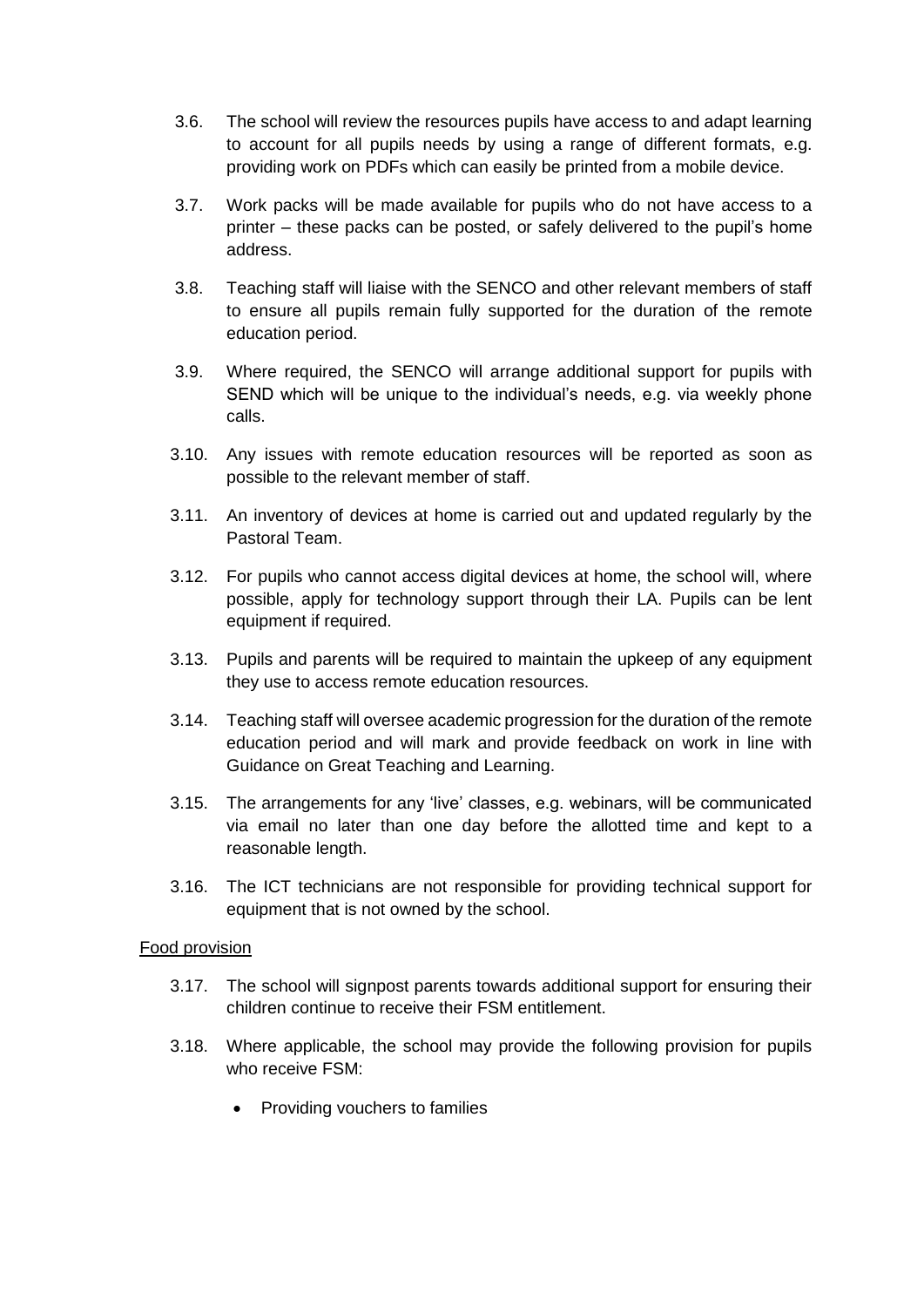#### Costs and expenses

- 3.19. The school will not contribute to any household expenses incurred while pupils learn remotely, e.g. heating, lighting, or council tax.
- 3.20. The school will not reimburse any costs for travel between pupils' homes and the school premises.
- 3.21. The school will not reimburse any costs for childcare.

### **4. Online safety**

- 4.1. This section of the policy will be enacted in conjunction with the school's KCSIE appendix on E Safety.
- 4.2. Where possible, all interactions will be textual and public.
- 4.3. All staff and pupils using video communication must:
	- Wear suitable clothing this includes others in their household.
	- Be situated in a suitable 'public' living area within the home with an appropriate background – 'private' living areas within the home, such as bedrooms, are not permitted during video communication.
	- Consumption of food is not deemed appropriate while in a lesson or meeting.
	- Use appropriate language this includes others in their household.
	- Set out behaviour expectations at the start of a lesson.
	- Maintain the standard of behaviour expected in school.
	- Use the necessary equipment and computer programs as intended.
	- Not record, store, or distribute video material without permission.
	- Ensure they have a stable connection to avoid disruption to lessons.
	- Always remain aware that they are visible.
	- Staff must ask pupils to disable their cameras where appropriate and mute mics when teaching.
	- If a question needs answering ask pupils to use the 'raise hand' function.
- 4.4. All staff and pupils using audio communication must:
	- Use appropriate language this includes others in their household.
	- Maintain the standard of behaviour expected in school.
	- Use the necessary equipment and computer programs as intended.
	- Not record, store, or distribute audio material without permission.
	- Ensure they have a stable connection to avoid disruption to lessons.
	- Always remain aware that they can be heard.
- 4.5. The school will communicate to parents about any precautionary measures that need to be put in place if their child is learning remotely using their own/family-owned equipment and technology, e.g. ensuring that their internet connection is secure.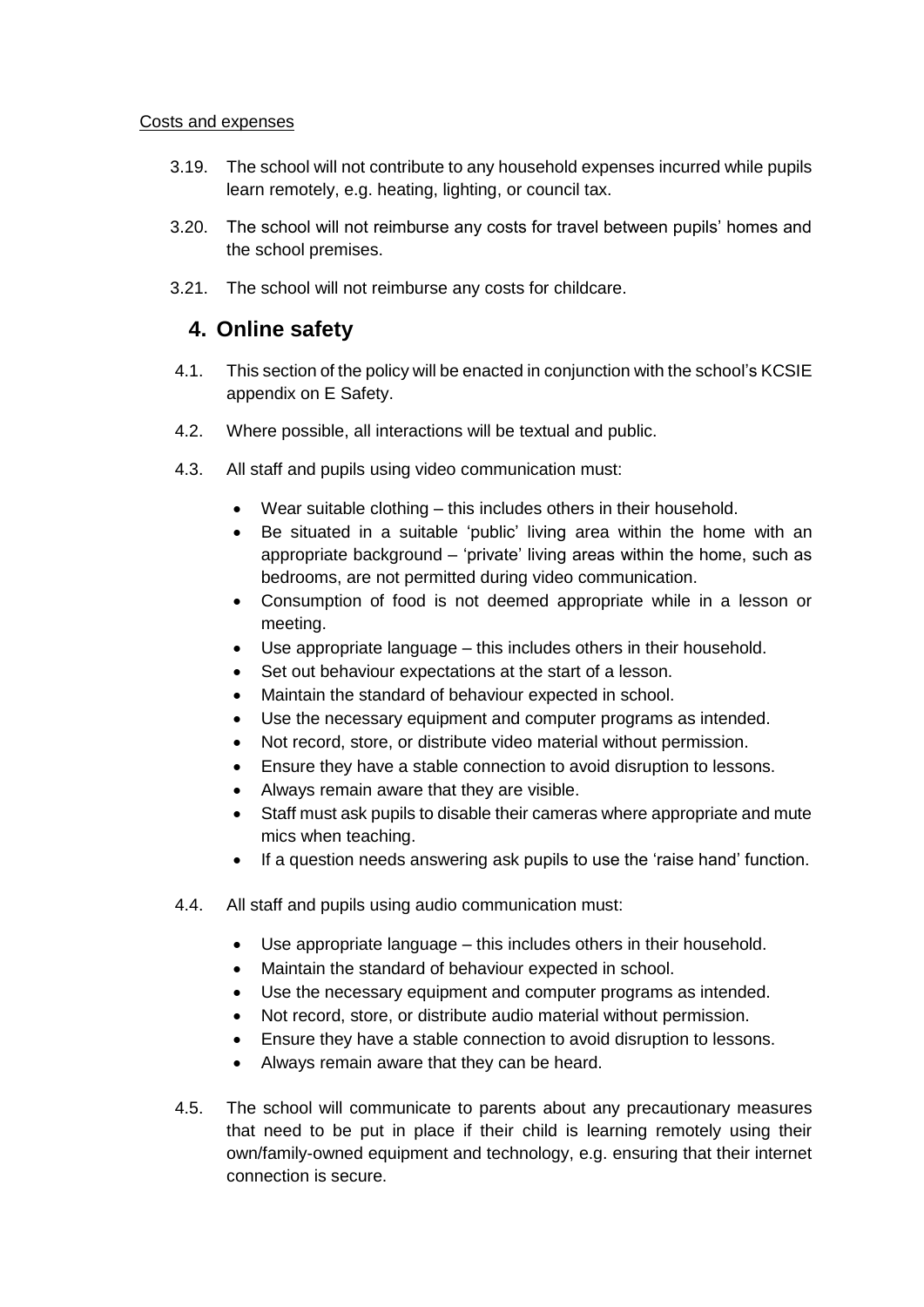- 4.6. During the period of remote education, the Pupils' Centre will maintain regular contact with parents to:
	- Reinforce the importance of children staying safe online.
	- Ensure parents are aware of what their children are being asked to do, e.g. sites they have been asked to use and staff they will interact with.
	- Encourage them to set age-appropriate parental controls on devices and internet filters to block malicious websites.
	- Direct parents to useful resources to help them keep their children safe online.
- 4.7. The school will not be responsible for providing access to the internet off the school premises and will not be responsible for providing online safety software, e.g. anti-virus software, on devices not owned by the school.

# **5. Safeguarding**

#### Pupils will only access remote learning when isolating. MyConcern is used to raise issues, regardless of whether a child is physically or virtually attending school

- 5.1. This section of the policy will be enacted in conjunction with KCSIE- the school's Child Protection and Safeguarding Policy, which has been updated to include safeguarding procedures in relation to remote working.
- 5.2. The DSL team will identify 'vulnerable' pupils (pupils who are deemed to be vulnerable or are at risk of harm) via risk assessment prior to the period of remote education.
- 5.3. The DSL will arrange for regular contact to be made with vulnerable pupils, prior to the period of remote education.
- 5.4. Phone calls made to vulnerable pupils will be made using school phones where possible.
- 5.5. The DSL will arrange for regular contact with vulnerable pupils once per week at minimum, with additional contact, including home visits, arranged where required.
- 5.6. All contact with vulnerable pupils will be recorded on paper and suitably stored in line with the Records Management Policy.
- 5.7. The DSL will keep in contact with vulnerable pupils' social workers or other care professionals during the period of remote working, as required.
- 5.8. No home visits will take place as pupils will only be taught remotely when required to isolate following a positive covid test or a direction from Track and Trace to isolate for 10 days.
- 5.9. Vulnerable pupils are able to contact their Pastoral Leader at any time.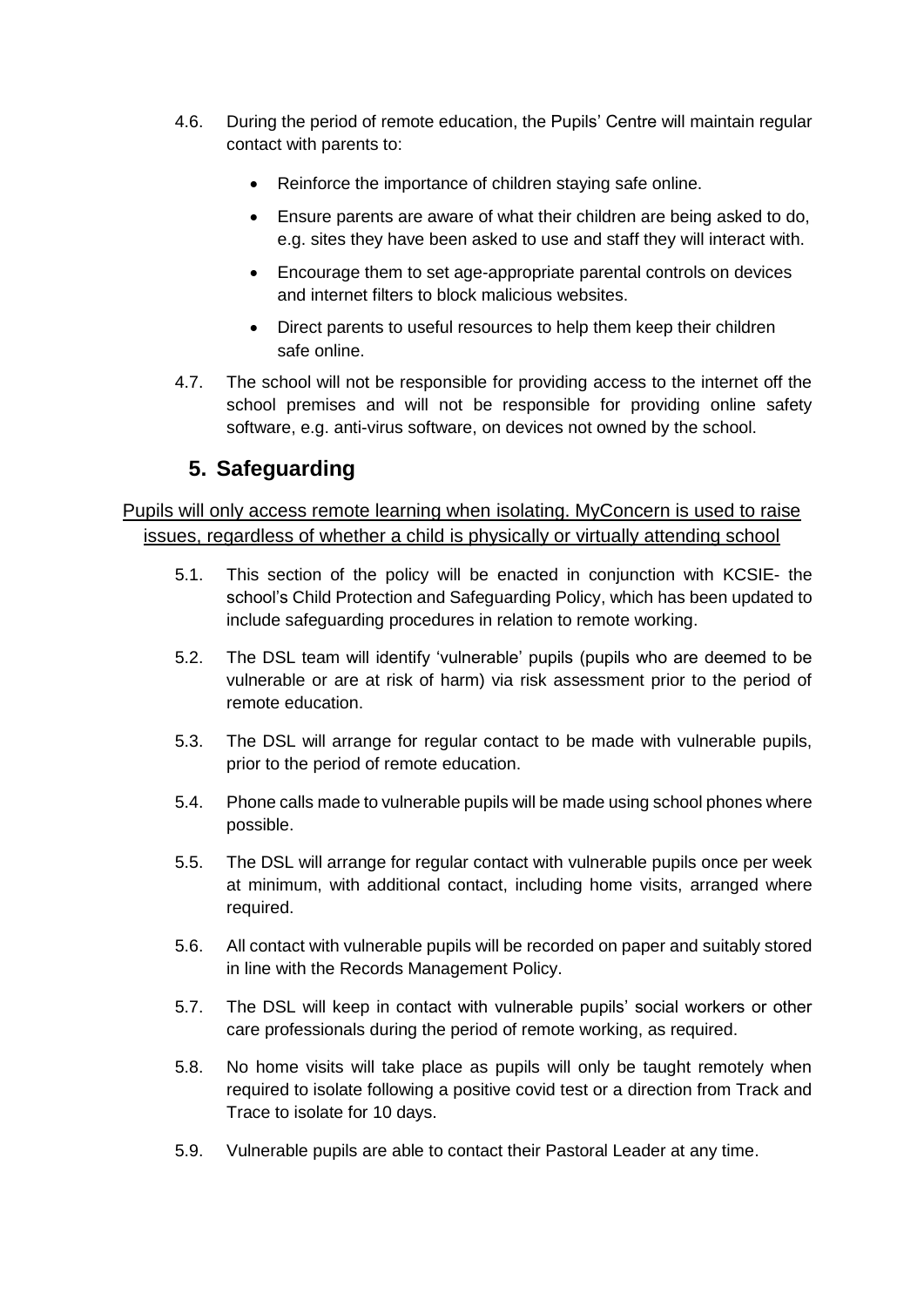- 5.10. The DSL will meet (in person or remotely) with the relevant members of staff once per week to discuss new and current safeguarding arrangements for vulnerable pupils learning remotely.
- 5.11. All members of staff will report any safeguarding concerns to the DSL immediately.
- 5.12. Pupils and their parents will be encouraged to contact the DSL if they wish to report safeguarding concerns, e.g. regarding harmful or upsetting content or incidents of online bullying. The school will also signpost families to the practical support that is available for reporting these concerns.

# **6. Data protection**

- 6.1. This section of the policy will be enacted in conjunction with the school's Data Protection Policy.
- 6.2. Any breach of confidentiality will be dealt with in accordance with the school's Data and E-Security Breach Prevention Management Plan.
- 6.3. Any intentional breach of confidentiality will be dealt with in accordance with the school's Behavioural for Learning Policy or the Disciplinary Policy and Procedure.

# **7. Health and safety**

- 7.1. This section of the policy will be enacted in conjunction with the school's Health and Safety Policy.
- 7.2. If any incidents or near-misses occur in a pupil's home, they or their parents are required to report these to the health and safety officer or other relevant member of staff immediately so that appropriate action can be taken.

# **8. School day and absence**

- <span id="page-10-0"></span>8.1. Pupils isolating follow their normal timetable and are taught with the rest of their class via an agreed educational platform (Zoom Education, Microsoft Teams or Google Classrooms).
- <span id="page-10-1"></span>8.2. Pupils who are unwell are not expected to be present for remote working until they are well enough to do so.
- <span id="page-10-2"></span>8.3. Parents will inform the Pastoral Leader if their child is unwell, in line with SSPS attendance policy.

# **9. Communication**

- 9.1. The school will ensure adequate channels of communication are arranged in the event of an emergency.
- 9.2. The school will communicate with parents via telephone and school website and twitter about remote education when required as soon as possible.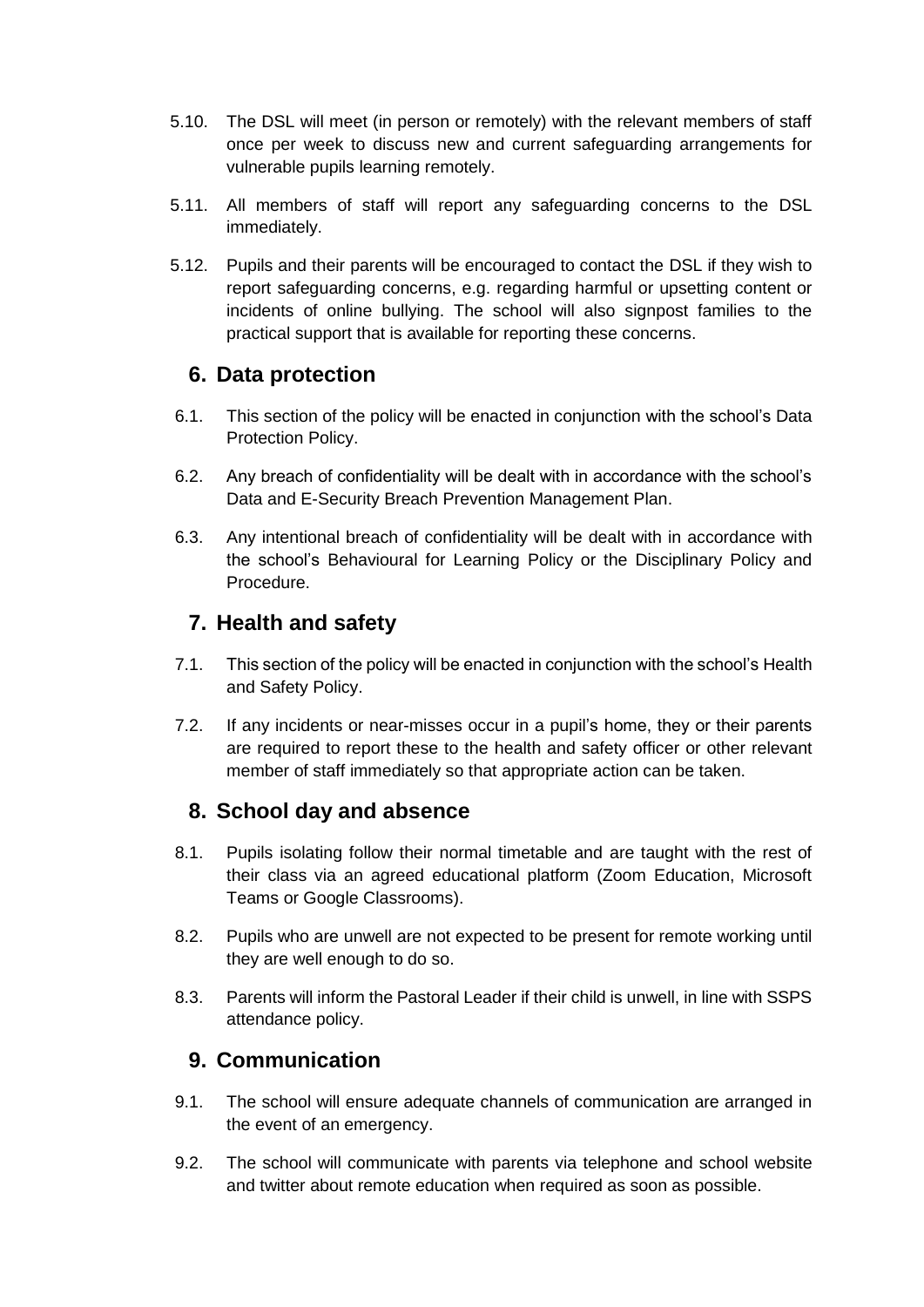- 9.3. The headteacher will communicate with staff as soon as possible via email about any remote education arrangements which fall outside of the scope of this policy.
- 9.4. The school understands that both staff and pupils have the right to privacy outof-hours and should be able to separate their school and home lives – communication is only permitted during school hours.
- 9.5. As much as possible, all communication with pupils and their parents will take place within the school day.

## **10. Monitoring and review**

- 10.1. This policy will be reviewed on an annual basis by the headteacher.
- 10.2. Any changes to this policy will be communicated to all members of staff and other stakeholders.
- 10.3. The next scheduled review date for this policy is September 2021- or sooner should the situation for AP full opening change.